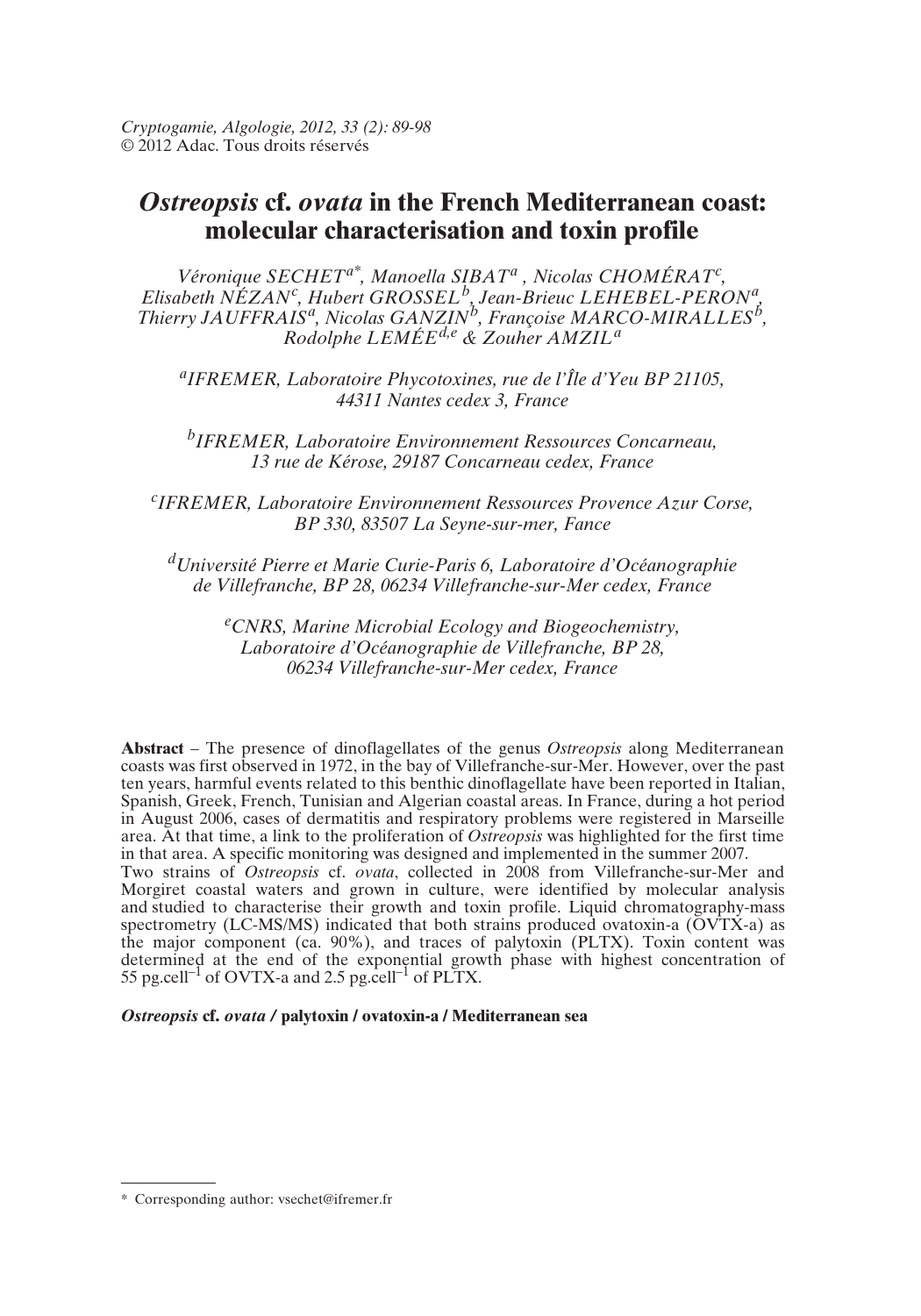# **INTRODUCTION**

Species of the family Ostreopsidaceae Lindeman(1928) are common members of benthic microalgal community in tropical and subtropical areas, but the world wide occurrence of this genus increased markedly in the last decade (Rhodes L., 2011) and was widely distributed in temperate waters of the Mediterranean sea (Tognetto *et al.,* 1995 ; Vila *et al.,* 2001 ; Penna *et al.,* 2005 ; Aligizaki *et al.,* 2008 ; Mangialajo *et al.,* 2008).

Since 1998, *Ostreopsis* has been repeatedly associated with toxic events, mainly human intoxications by inhalation (Gallitelli *et al.,* 2005) or irritation by contact (Kermarec *et al.,* 2008) and mass mortalities of invertebrates (Sansoni *et al.*, 2003). Chemical analysis of *Ostreopsis ovata* net samples along the Ligurian coast revealed the presence of putative palytoxin and ovatoxin-a, a new palytoxinlike molecule (Ciminiello *et al.,* 2006, 2008; Guerrini *et al.,* 2010).

In France, an *Ostreopsis* species (identified as *Ostreopsis siamensis*, the only described species of the genus at that time) was observed for the first time in 1972 in the bay of Villefranche-sur-Mer (Taylor, 1979). Then, it has been observed sporadically until the first sanitary report in 2006 when four divers suffered from mouth and throat irritation symptoms with fever after diving in Frioul Island (Morgiret) near Marseille where 38,000 cells of *Ostreopsis* sp. per litre were observed. The beaches were closed in that area and the consumption of seafood was banned until the end of august. A specific monitoring was designed and implemented in summer 2007; concentrations of *Ostreopsis* sp. cells of 4,000 cells per litre trigger palytoxin chemical analysis in shellfish.

The aim of this work was to characterize the toxin profiles of the two strains of *Ostreopsis* collected in 2008 on the Mediterranean eastern and western Provence coast of France and grown in culture. Molecular analyses were performed for taxonomic identification of the strains and LC-MS/MS analyses were carried out to identify the toxins produced in the cultured cells. The toxins profiles were compared with the ones determined from cells trapped in plankton nets and from strains of *Ostreopsis* cf. *ovata* isolated from the Tyrrhenian and Balearic seas and grown under the same conditions in the laboratory.

# **MATERIAL AND METHOD**

## **Sampling**

Field water samples were collected in two areas of the French Mediterranean coast in August 2008. One site was located near Marseille, on the Frioul Island at Morgiret creek (43° 16' 56''N, 05° 18' 15''E) which is located in the windest and coolest part of western Provence, and the second site is in the bay of Villefranche-sur-Mer (43° 41' 35''N, 07° 18' 32''E), in the eastern part of Liguria-Provence with warmer seas (Fig. 1). At Morgiret, the samples were collected in proximity of the seaweeds *Dictyota* sp. and *Haliptilon virgatum* while the dominant alga was *Halopteris scoparium* in the site located in the Bay of Villefranche-sur-Mer.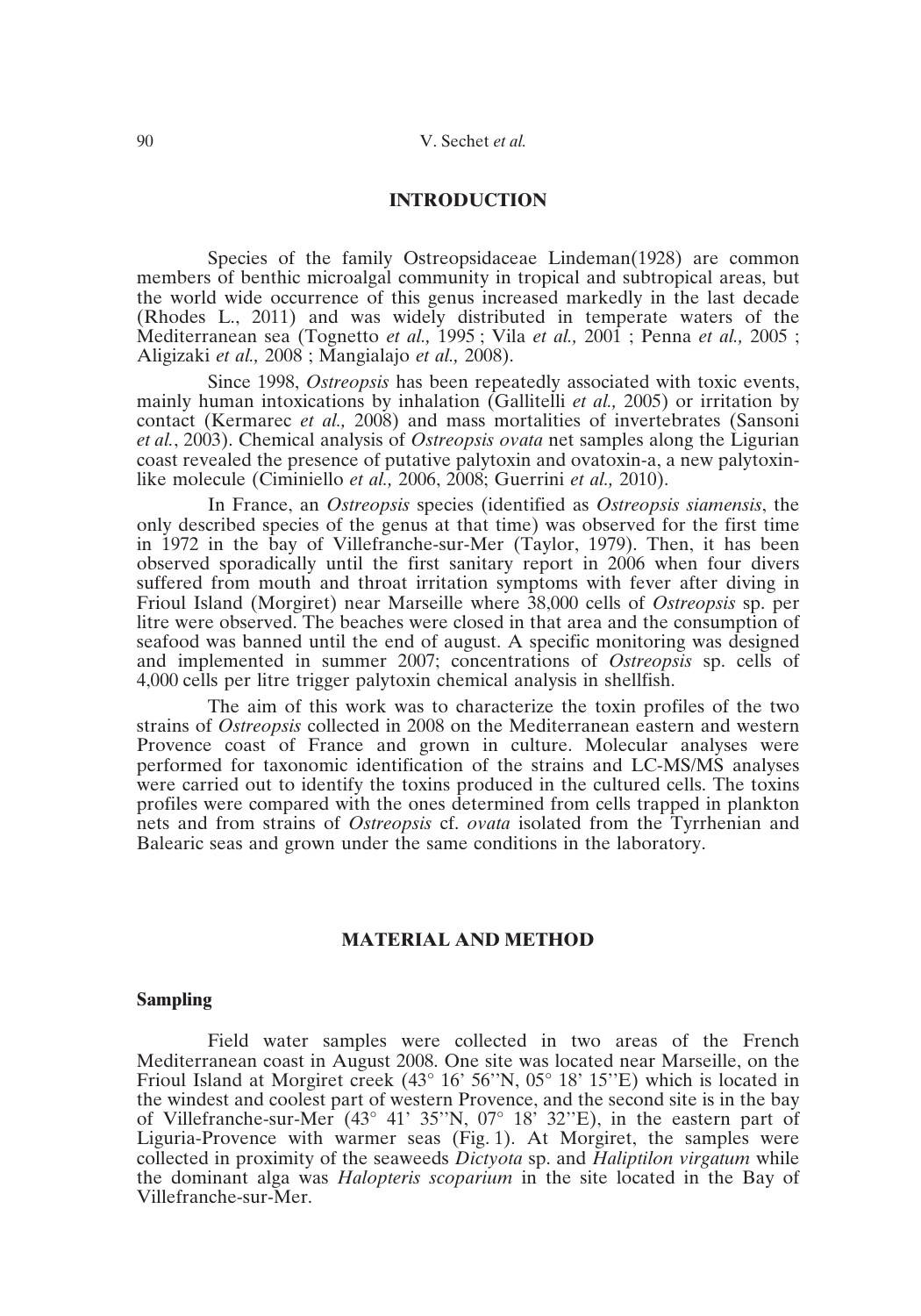

Fig. 1. Map of average computed sea-surface temperature in the Mediterranean (from NOAA/ AVHRR imagery) over 2008 summer period.

# **Cultures**

Two strains of *Ostreopsis* were isolated from the water samples collected in the two sites (strain IFR-OST-0.1M from Morgiret and strain IFR-OST-0.1V from Villefranche-sur-Mer) using a capillary pipette. After an initial growth in microplates, the cells were cultured in flask (Fig. 2) at  $22^{\circ}$ C under a 16:8 h L:D cycle. Cultures were established in filtered natural seawater, at salinity of 35 psu, adding nutrients at K or L1 concentration (Guillard, 1975). Two other strains of Ostreopsis cf. ovata, gracefully provided to our laboratory by Dr. M. G. Giacobbe, CNR-A1 (Gioia Tauro, Italy) and CNR-Z1 (La Fosca, Spain) were cultured under the same conditions.



Fig. 2. Cell mucus aggregates in Villefranche-sur-Mer Ostreopsis cf. ovata cultures.

# Taxonomic identification by molecular analysis

# DNA amplification and sequencing

Approximately 15 mL of exponentially growing cultures IFR-OST-0.1V and IFR-OST-0.1M were harvested by centrifugation  $(4300 g, 10 min)$ . DNA of pelleted cells was extracted using CTAB (N-cetyl-N,N,N-trimethylammoniumbromide) method (Doyle and Doyle 1987). The 5.8S rDNA and ITS regions (ITS1 and ITS2) were amplified by using oligonuclotide primers ITS-FW (5'-GTAGGTGAACCTGCGGAAGG-3'), and ITS-RV (5'-TCCTCTTGCT-TGATCTGAGATCCGG-3'). Genomic DNA was amplified in 25 µL PCR reaction containing 1 µL of extracted DNA, 6.5 µL of ultrapure water, 2.5 µL of each primer (10  $\mu$ M) and 12.5  $\mu$ L of PCR Master Mix 1X (Promega, Madison, WI, USA) which includes Taq polymerase, dNTPs, MgCl2 and reaction buffer. The polymerase chain reactions were performed in a Mastercycler Personal (Eppendorf, Hamburg, Germany) as follows: one initial denaturating step at 94°C for 2 min, followed by 45 cycles each consisting of 94 $\degree$ C for 30 sec, 54 $\degree$ C for 30 sec, and  $72^{\circ}$ C for 4 min, and a final elongation at  $72^{\circ}$ C for 5 min. The PCR products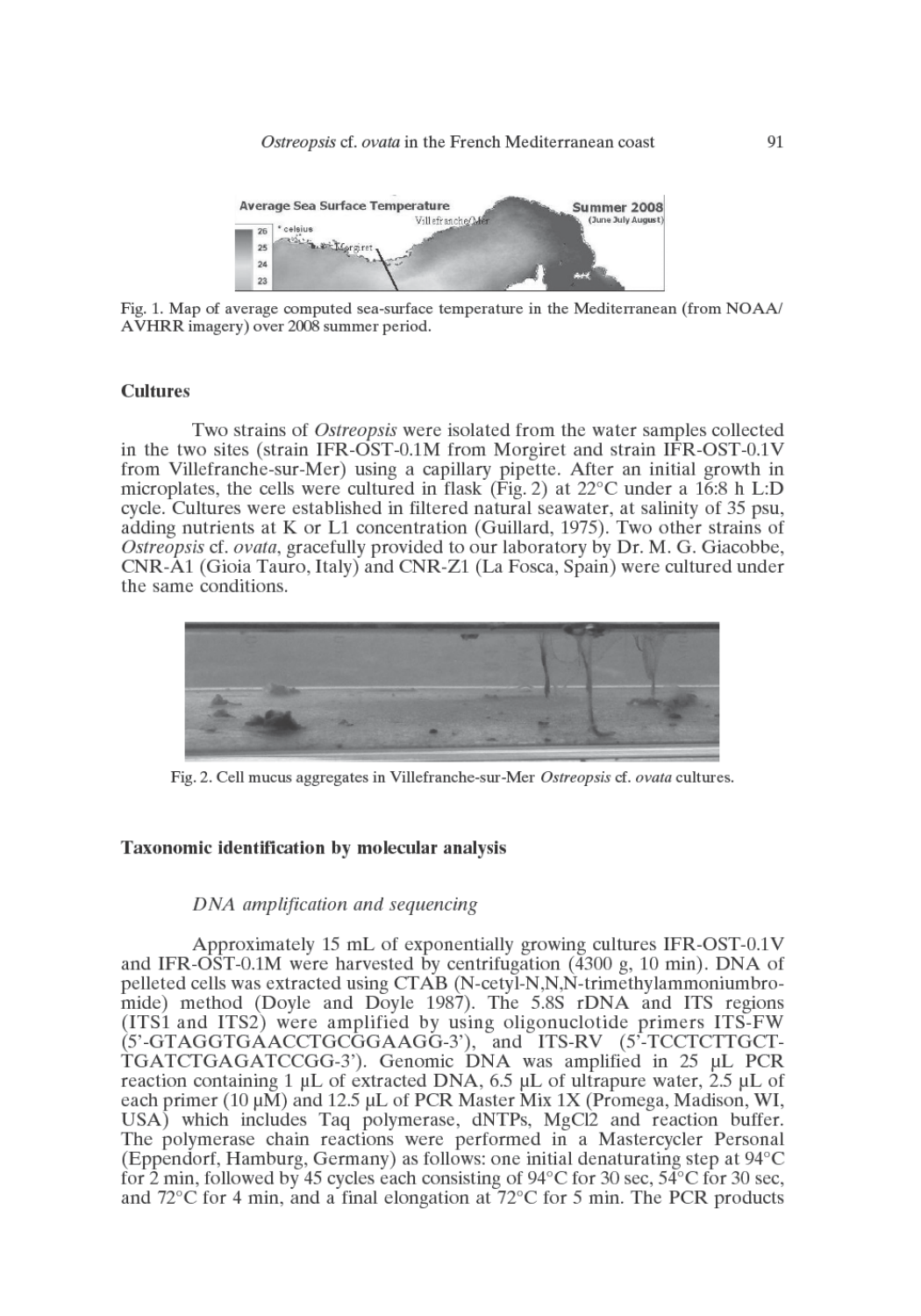# 92 V. Sechet *et al.*

were visualized on a 1% (w/v) agarose gel, excised, and purified with the Wizard SV Gel and PCR Clean-up system (Promega) according to the manufacturer's recommendations. Then, they were sequenced directly using the ABI PRISM BigDye Terminator Cycle Sequencing Kit (Applied Biosystems, Carlsbad, CA, USA). Sequencing products were purified by exclusion chromatography using the Dye Terminator Removal Kit (Thermo Scientific) and the sequences were determined using an automated 3130 genetic analyser (Applied Biosystems).

## *Sequences alignment and phylogenetic analysis*

The two sequences obtained were aligned with 71 sequences of *Ostreopsis* species and 7 sequences of *Coolia* species retrieved in Genbank, using MUSCLE software (Edgar, 2004). The alignment was refined by eye using with BioEdit version 7.0.0. (Hall, 1999).

Evolutionary models were examined with jModeltest version 0.1.1 Bayesian Inference (BI) analysis was run using Mr Bayes version 3.1.2 (Ronquist & Huelsenbeck, 2003). Initial Bayesian analyses were run with a GTR model  $(nst = 6)$  with rates set to invgamma and nucleotide frequencies set to equal. Each analysis was performed using four Markov chains (MCMC), with one million cycles for each chain. Trees were saved to a file every 100 cycles and the first 2000 trees were discarded. Therefore, a majority-rule consensus tree was created from the remaining 8000 trees in order to examine the posterior probabilities (pp) of each clade. Neighbor-joining (NJ) analysis was performed using MEGA software version 5.05 (Tamura *et al*., 2011), with Maximum Composite Likelihood method. Bootstrap analysis (1000 pseudoreplicates) was used to assess the relative robustness of branches (Felsenstein, 1985).

# **Photosynthetic activity**

Photosynthetic activity was measured using DW3 Oxylab unit with 2.5 mL chamber and 1 cm light path length (Hansatech, UK) fitted with a Clark electrode disc and a 36 red LED array LH36/2R ( $\lambda = 660$  nm). After 1 min nitrogen flushing until almost 50% of  $O_2$  saturation, oxygen production was measured with 1.3 mL of concentrated sample  $(110.10^3$  cells) mixed with 0.055 mL of a 144 mmol. $L^{-1}$  NaHCO<sub>3</sub> solution. 20 min light/10 min dark cycles were then applied for incident irradiance within the range 0 to 400 umol photons·m<sup>-2</sup>·s<sup>-1</sup>.

# **Toxin Analysis: Extraction**

Ten millilitres of each culture were sampled and centrifuged at 3000 g for 15 min. 1 mL of 90% aqueous methanol was added to each cell pellet before sonication for 40 min in pulse mode, while cooling in ice bath. 300 µL of supernatant was centrifuged on 0.2  $\mu$ m filter at 8000 g for 5 min and analysed directly by LC-MS/MS  $(5 \mu L \text{ injected})$ .

# **Toxin Analysis: Liquid Chromatography-Mass Spectrometry (LC-MS/MS)**

Palytoxin analyses were carried out using an LC system (UFLC XR, Shimadzu) coupled to an hybrid triple quadrupole/ion trap mass spectrometer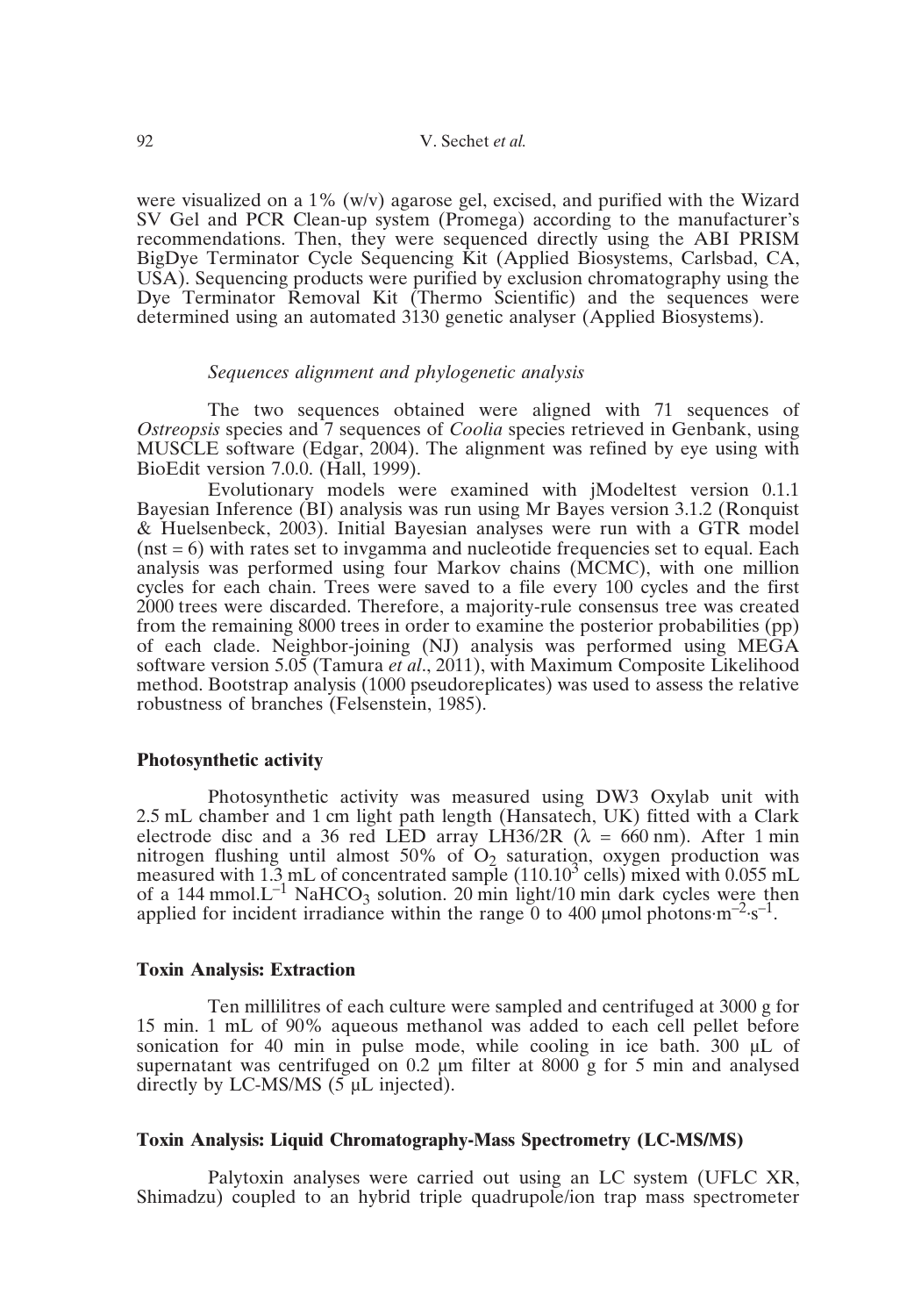(API-4000 Otrap, ABSCIEX) equipped with a turbo spray<sup>®</sup> interface, according to Ciminiello method (Ciminiello *et al.*, 2006). A 3 µm C18 Gemini column  $(150*2.0 \text{ mm}$ . Phenomenex) was thermostated at  $25^{\circ}$ C with a flow rate set at  $200 \mu L \cdot min^{-1}$ . Eluent A was 100% water and eluent B was 95% aqueous acetonitrile, both eluents containing 2 mM ammonium formiate and 50 mM formic acid. The gradient was raised from 20 to 100% B in 10 min and was held during 4 min before dropping down to the initial conditions. The instrument control, data processing and analysis were conducted using Analyst software (ABSCIEX).

Mass spectrometry detection was operated in positive mode and optimised from a palytoxin standard solution using Multiple Reaction Monitoring (MRM). The source settings were as follow: curtain gas set at 30 (arbitrary units), ion spray at 5500 V, a turbogas temperature of 450°C, gas 1 and 2 set at 30 and 40 respectively and an entrance potential of 10V. The collision energy was applied at 45 eV for bi-charged ions  $[M+2H]^2$ <sup>+</sup>,  $[M+2H-H_2O]^2$ <sup>+</sup> and at 33 eV for tri-charged ion  $[M+3H]^{3+}$  to gave the characteristic product ion at m/z 327. The following transitions:  $m/z$  1340  $[M+2H]^{2+}$ +>327  $[M+H-B$  moiety-H<sub>2</sub>O]<sup>+</sup> [declustering potential (DP) = 26V, cell exit potential (CXP) = 18V] and  $m/z$  1332  $[M+2H-H_2O]^{2+}$  +>327 [M+H-B moiety-H<sub>2</sub>O]<sup>+</sup> (DP = 26V, CXP = 18V) for PLTX,  $m/z$  1324  $[M+2H]^2$  >327  $[M+H-B \text{ moiety-H}_2O]^+$  (DP = 26V, CXP = 18V) and m/z 1315  $\text{[M+2H-H}_2\text{O}]^2$  > 327  $\text{[M+H-B moiety-H}_2\text{O}]^+$  (DP = 26V, CXP = 18V) for OVTX-a, were monitored with a dwell time of 100 ms for each transition.

The quantitative determination of palytoxin and ovatoxin-a was carried out using the calibration of the palytoxin standard (Wako chemicals GmbH (Neuss, Germany) at six concentration levels ranging from 0.05 to 1 µg/mL. Because of the lack of standard for ovatoxin-a, ovatoxin-a was assumed to have the same molar response as palytoxin (Ciminiello *et al*., 2008).

# **RESULTS**

#### **Molecular analysis and identification**

The PCR amplifications of 5.8S and ITS regions produced a single fragment of 341 bp for both cultures. The 5.8S fragment was 160 bp while ITS1 was 95 bp and ITS2 86 bp. The sequences obtained in this study have been deposited in GenBank under the accession numbers FJ905896 and FJ905897. In the phylogenetic tree (Fig. 3), the two sequences cluster with other sequences of *Ostreopsis* cf. *ovata* from various areas of the Mediterranean Sea and Atlantic Ocean, from Greece to Brazil. These sequences are almost identical, but they differ from sequences of strains of *O*. cf. *ovata* collected in the Pacific Ocean which form a sister clade. Within the *Ostreopsis* lineage, *O. labens*, *O. lenticularis* and *O. siamensis* (including *O.* cf. *siamensis*) appear to be the most basal taxa.

# **Potential photosynthetic activity**

The photosynthetic activities of either the benthic cells or the floating clumps of cells for the two strains, from Morgiret and Villefranche-sur-Mer are represented as a function of irradiance on figure 4. The photosynthetic activity of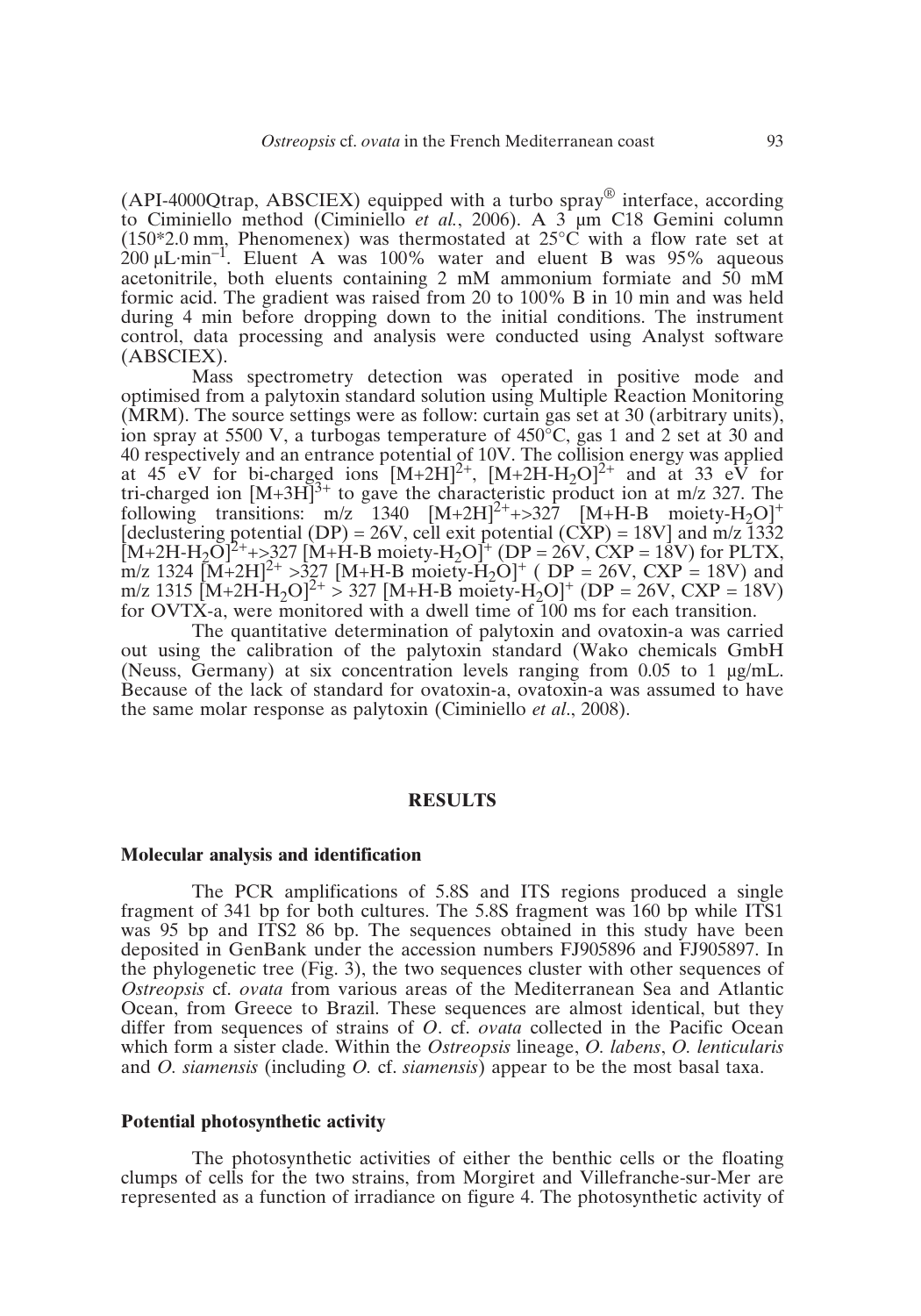

Fig. 3. Phylogenetic tree (NJ tree) of the genus Ostreopsis based on the ITS region and 5.8S sequences. Numbers on the nodes represent bootstrap values (NJ) (1000 pseudoreplicates) and posterior probabilities (BI). The trees were rooted using *Coolia* sequences.

the benthic cells (IFR-OST-0.1V) reached a maximum value of 0.284 µmol O<sub>2</sub> cell<sup>-1</sup> min<sup>-1</sup> for an irradiance of 300 µmol m<sup>-2</sup> s<sup>-1</sup> before light saturation at  $400 \text{ µmol m}^{-2} \text{ s}^{-1}$ . The saturation light was not reached at this level for the cells included in mucous-filamentous clumps. The compensation point was measured<br>between 90 and 100  $\mu$ mol·m<sup>-2</sup>s<sup>-1</sup> for benthic cells. These results highlighted the high level of irradiance needed for optimal photosynthetic activity, an irradiance of 460  $\mu$ mol·m<sup>-2</sup>s<sup>-1</sup> was then selected for algal cultures.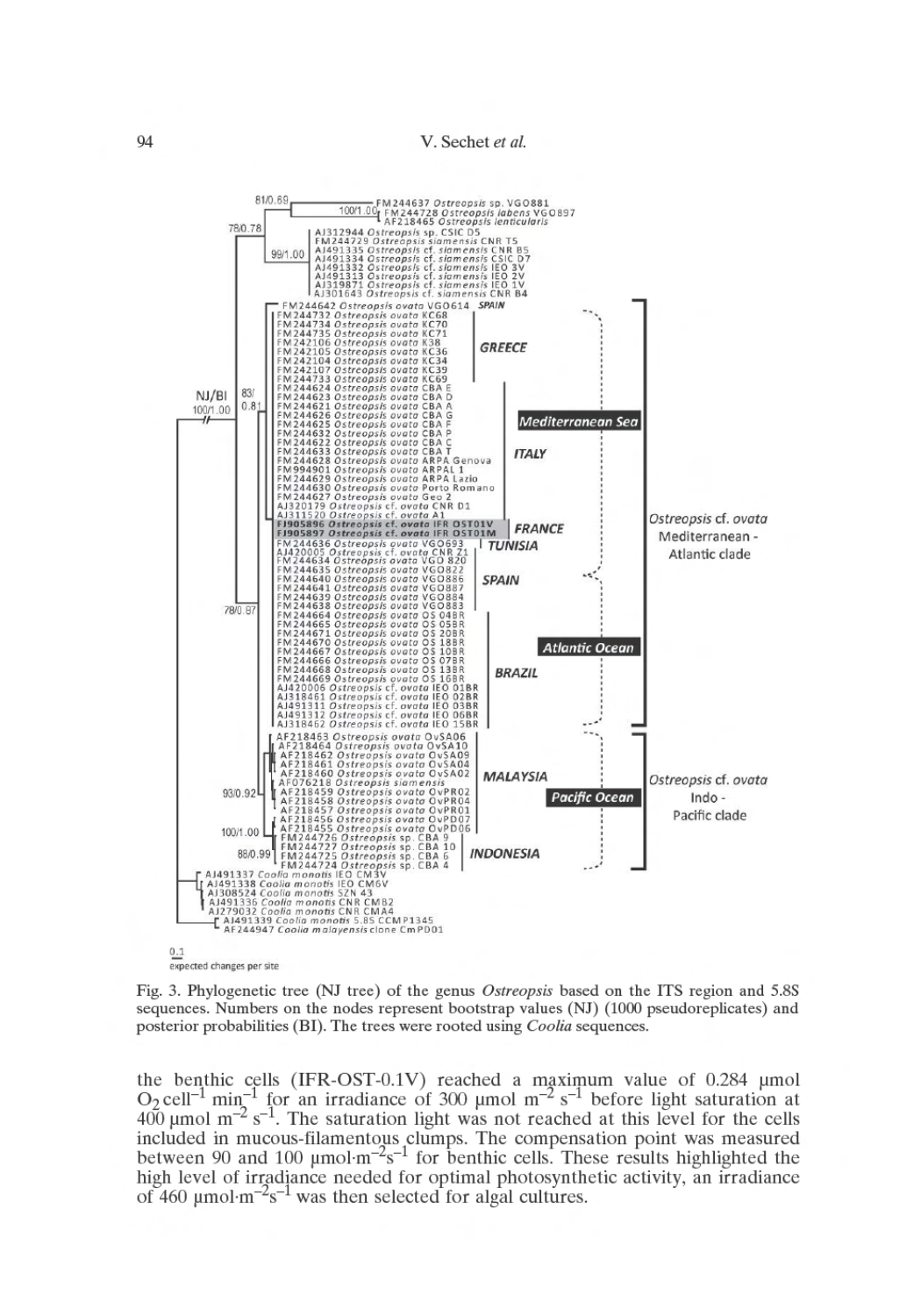

Fig. 4. Photosynthesis activity as a function of the irradiance for Morgiret (IFR-OST-0.1M) and Villefranche-sur-Mer (IFR-OST-0.1V) Ostreopsis cf. ovata cultures.

## Comparison of growth and toxin production in various culture media

Once we established the level of light saturation, we tested the influence of culture media on growth and toxin production. Growth was enhanced using L1 with soil extract (Fig. 5, right) which also promoted the toxin production in the cultures of Ostreopsis cf. ovata up to a maximum level of 0.8 µg eq. PLTX per mL  $(Fig. 5, left).$ 



Fig. 5. Comparison of growth (left) and toxin production (right) in cultures of Villefranche-sur-Mer and Morgiret strains in various K or L1 media supplemented or not with soil extract.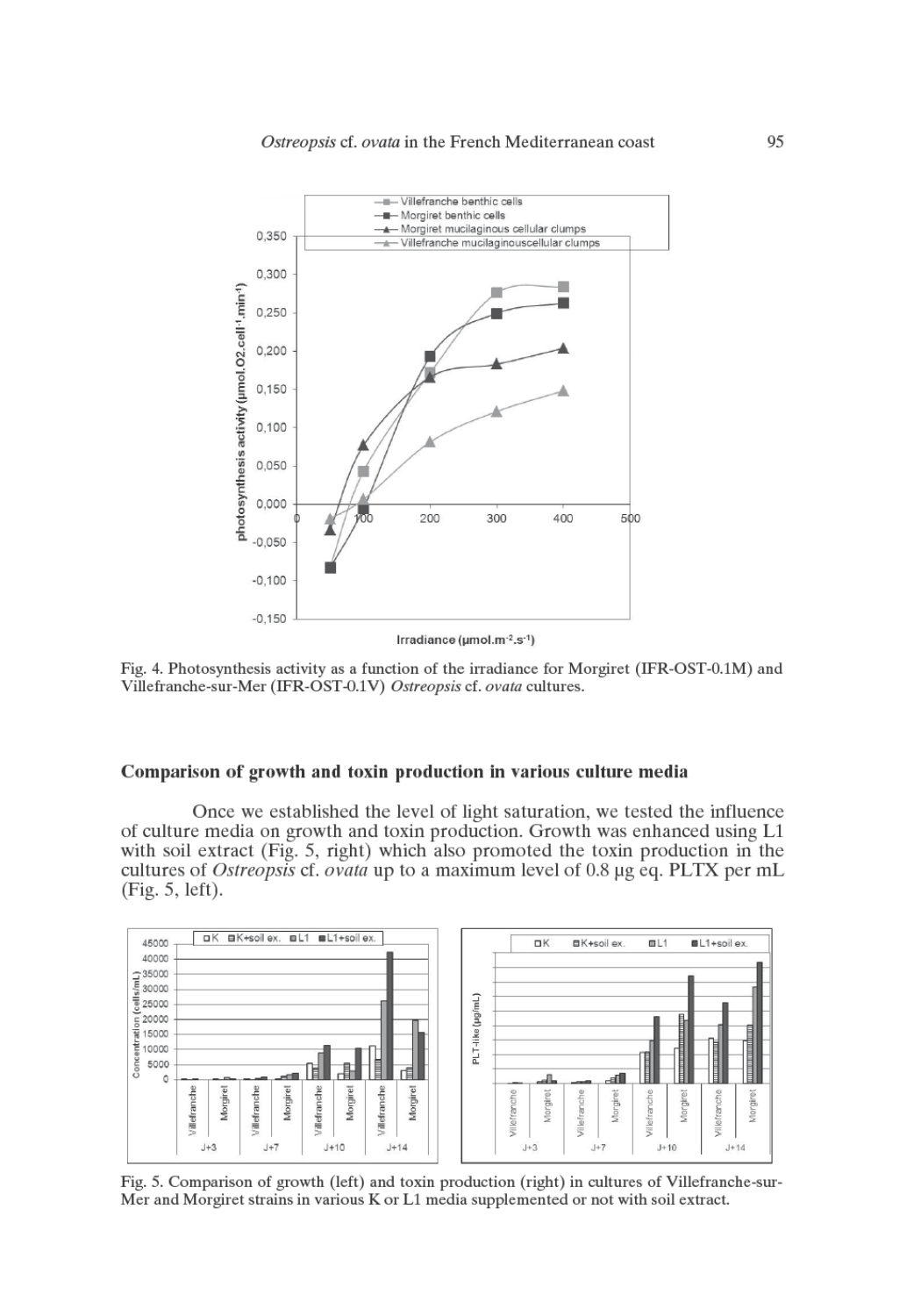| V. Sechet et al. |  |
|------------------|--|
|------------------|--|

# Determination of toxin content by LC-MS/MS

The presence of PLTX and OVTX-a was demonstrated in all the analysed samples, not only in the cells grown in cultures independently of their geographic origin, Gulf of Lion, Provence-Liguria, Tyrrhenian or Balearic seas but also in cells from natural plankton nets collected in 2008 (Fig. 6). At the end of the exponential phase, the strain IFR-OST-0.1V from Villefranche-sur-Mer was found to produce 55 pg·cell<sup>-1</sup> of OVTX-a and 2.5 pg cell<sup>-1</sup> of PLTX while the strain from Morgiret (IFR-OST-0.1M) produced 50 pg cell<sup>-1</sup> and 3.7 pg cell<sup>-1</sup> of OVTX-a and PLTX respectively.



Fig. 6. LC-MS/MS analysis acquired on API 4000Qtrap in positive MRM mode, the selected transitions m/z 1340.9/327.2 and 1324.8/327.2 permit to detect respectively PLTX and OVTX-a in Ostreopsis cf. ovata samples.

## **DISCUSSION**

In regards to environmental factors, the main insight was the high level of irradiance required for the development of *Ostreopsis* cf. *ovata* which might play a major role in the control of the depth distribution in the environment; the maximum of cells abundance has been found at 0.5 m depth in Villefranche bay (Cohu & Lemée, *comm. pers.*). In the laboratory a temperature of  $22^{\circ}$ C was the threshold for the onset of filamentous-mucous cell aggregates and the maximum of growth and toxicity was reached for a salinity of 40 psu.

The identification of the two strains isolated from two different localities of South of France confirms that they belong to the same taxon. In addition, the ITS – 5.8S sequence is identical to all the other sequences acquired from cells collected in bordering areas such as Italy, and Spain, but also from all the Mediterranean Sea and Atlantic Ocean as previously shown by Penna et al., (2010). Since no sequence was previously available for strains from the French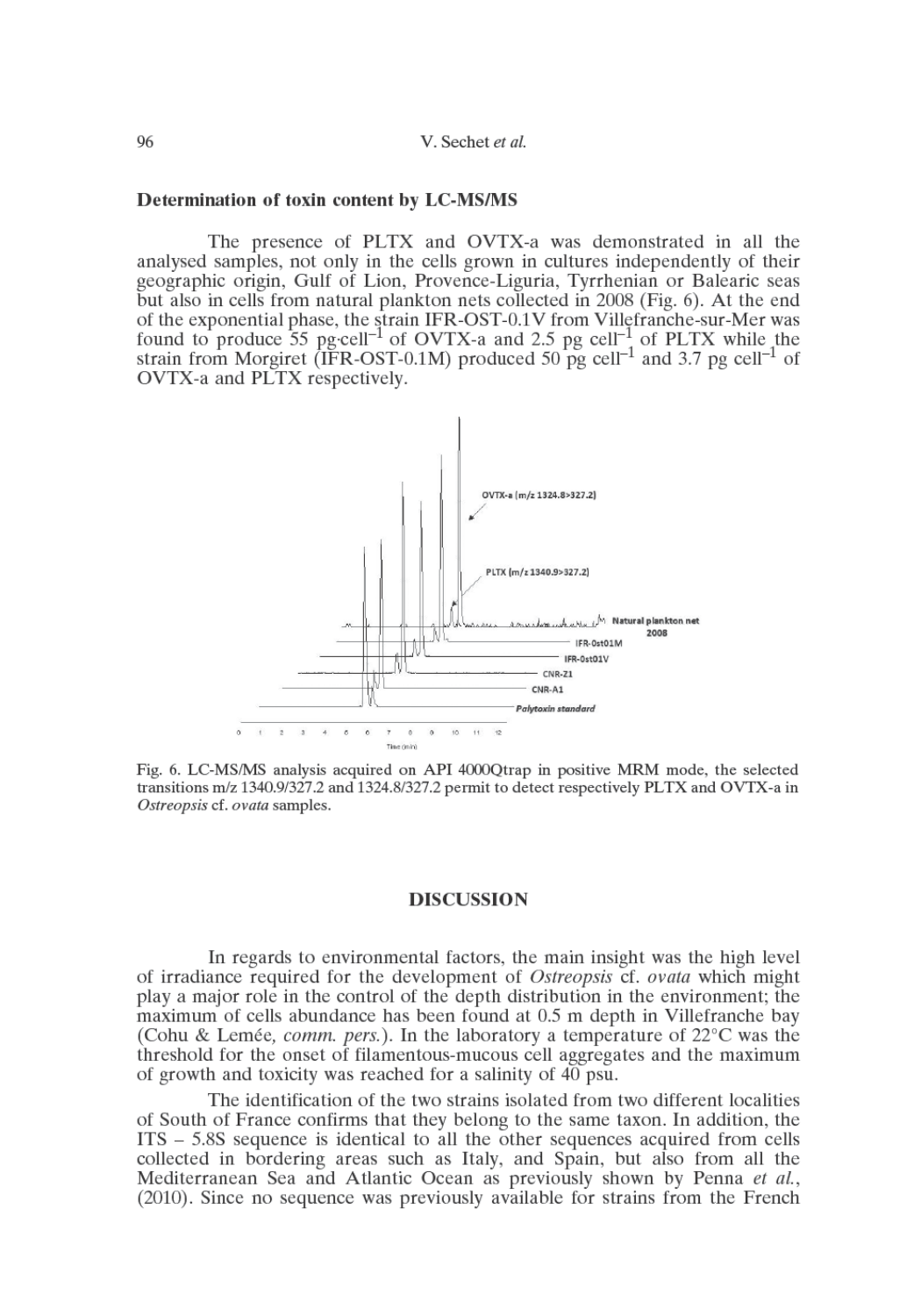Mediterranean coast, this result fills a gap and confirms that this strain of *O.* cf. *ovata* is widespread in a large geographic area.

The high OVTX-a content per cell found in the strain from Villefranchesur-Mer and Morgiret raises the question of the fate of the toxins in the seafood products and the risk for human health. In fact, intoxications by ingestion have not been reported in France yet, even if PLTX and OVTX-a have already been found (Amzil *et al*., 2009); the highest level of OVTX-a and putative PLTX was found in sea-urchins during the summer 2008 (450 µg eq.  $\angle$ PLT/kg of flesh) and significant levels were dosed in artificially immersed mussels in Morgiret (217 µg eq. PLT/kg of flesh), exceeding by far the European Food Safety Authority  $(EFSA, 2009)$  recommended threshold value of 30  $\mu$ g eq. PLTX/kg of flesh.

**Acknowledgements.** The authors wish to thank G. Bilien for molecular work and K. Chèze for sequencing.

#### **REFERENCES**

- ALIGIZAKI K., KATIKOU P., NIKOLAIDIS G. & PANOU A., 2008 First episode of shellfish contamination by palytoxin-like compounds from *Ostreopsis* species (Aegean Sea, Greece). *Toxicon* 51: 418-427.
- AMZIL Z., SIBAT M., SÉCHET V., LEMÉE R., KANTIN R. & GROSSEL H., 2009 First report on palytoxin-like detection in seafood in relation with *Ostreopsis spp*. bloom on French Mediterranean coasts. In: *7 th International Conference on Molluscan Shellfish Safety*, Nantes, France.
- CIMINIELLO P., DELL'AVERSANO C., FATTORUSSO E., FORINO M., MAGNO G.S.,TARTAGLIONE L., GRILLO C. & MELCHIORRE N., 2006 — The Genoa 2005 outbreak. Determination of putative palytoxin in Mediterranean *Ostreopsis ovata* by a new liquid chromatography tandem mass spectrometry method. *Analytical chemistry* 78: 6153-6159.
- CIMINIELLO P., DELL'AVERSANO C., FATTORUSSO E., FORINO M., TARTAGLIONE L.,GRILLO C. & MELCHIORRE N., 2008 — Putative palytoxin and its new analogue, ovatoxin-a, in *Ostreopsis ovata* collected along the Ligurian coasts during the 2006 toxic outbreak. *Journal of the american society of mass spectrom*etry. 19: 111-120.
- DOYLE J. J. & DOYLE J. L., 1987  $-$  A rapid DNA isolation procedure for small quantities of fresh leaf tissue. *Phytochemical bulletin* 19: 11-15.
- EDGAR R. C., 2004 MUSCLE: a multiple sequence alignment method with reduced time and space complexity. *BMC bioinformatics* 5: 113.
- EFSA, 2009 EFSA panel on contaminants in the food chain (CONTAM); scientific opinion on marine biotoxins in shellfish – Palytoxin group. *European food safety authority Journal* 1393: 1-38.
- FELSENSTEIN J., 1985 Confidence limits on phylogenies: An approach using the bootstrap. *Evolution* 39: 783-91.
- GALLITELLI M., UNGARO N., ADDANTE L.M., PROCACCI V., GENTILONI N. & SABBÀ C., 2005 — Respiratory illness as a reaction to tropical algal blooms occurring in a temperate climate. *Journal of the American Medical Association* 293: 2599-2600.
- GUERRINI F., PEZZOLESI L., FELLER A., RICCARDI M., CIMINIELLO P., DELL'AVERSANO C., TARTAGLIONE L., DELLO IACOVO E., FATTORUSSO E., FORINO M. & PISTOCCHI R., 2010 — Comparative growth and toxin profile of cultured *Ostreopsis ovata* from the Tyrrhenian and Adriatic Seas. *Toxicon* 55: 211-220.
- GUILLARD R.R.L., 1975 Culture of phytoplankton for feeding marine invertebrates. In: Smith, W.L., Chanley, M.H. (Eds), *Culture of Marine Invertebrates Animals*. New York, Plenum Press,pp. 26-60.
- HALL T. A., 1999 BioEdit: a user-friendly biological sequence alignment editor and analysis program for Windows 95/98/NT. *Nucleic acids symposium series* 41: 95-98.
- KERMAREC F., DOR F., ARMENGAUD A., CHARLET F., KANTIN R., SAUZADE D. & DE HARO L., 2008 — Health risks related to *Ostreopsis ovata* in recreational waters. *Environnement*, risque & santé 7: 357-363.